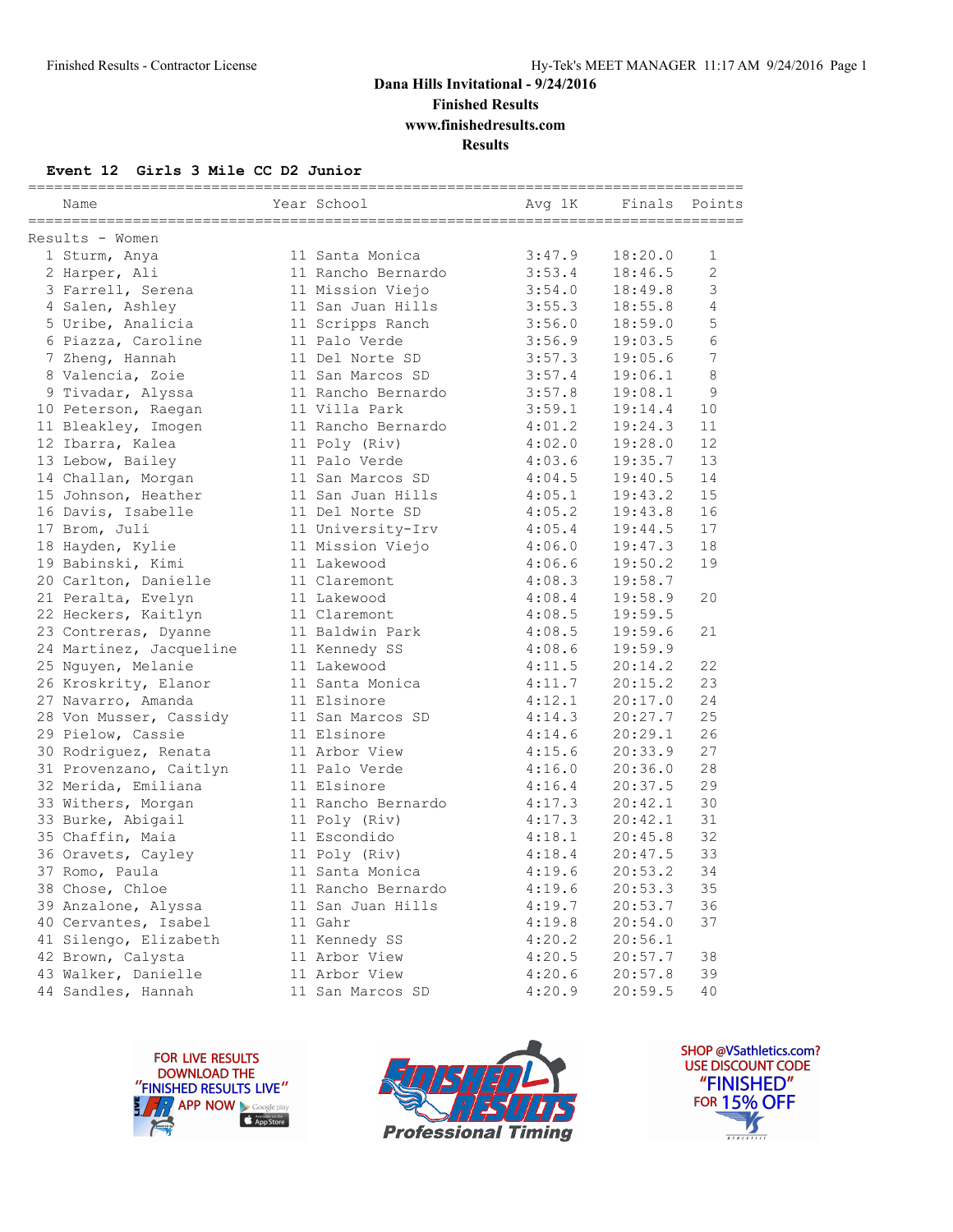**Finished Results**

**www.finishedresults.com**

**Results**

| Event 12 Girls 3 Mile CC D2 Junior |                   |        |         |    |
|------------------------------------|-------------------|--------|---------|----|
| 45 Franco, Tomi                    | 11 Arbor View     | 4:21.4 | 21:01.9 | 41 |
| 46 Dang, Kelly                     | 11 Mission Viejo  | 4:22.5 | 21:07.1 | 42 |
| 47 Hui, Kayla                      | 11 Arbor View     | 4:22.9 | 21:09.0 | 43 |
| 48 Hinh, Audrey                    | 11 Villa Park     | 4:23.4 | 21:11.4 | 44 |
| 49 Huckey, Maddison                | 11 Ramona SD      | 4:23.9 | 21:14.1 |    |
| 50 Campbell, Veronica              | 11 Del Norte SD   | 4:24.1 | 21:15.1 | 45 |
| 51 Palafox, Samantha               | 11 Claremont      | 4:24.7 | 21:17.9 |    |
| 52 Bellinger, Betsy                | 11 Palo Verde     | 4:25.4 | 21:21.0 | 46 |
| 53 Torres, Aris                    | 11 Gahr           | 4:26.8 | 21:27.8 | 47 |
| 54 Chahrouri, Marie-Therese        | 11 Jserra         | 4:27.4 | 21:30.8 |    |
| 55 Welter, Claire                  | 11 San Juan Hills | 4:27.5 | 21:31.2 | 48 |
| 56 Wolchin, Sarah                  | 11 Beverly Hills  | 4:27.7 | 21:32.4 | 49 |
| 57 Arbaugh, Ketzaly                | 11 Elsinore       | 4:27.8 | 21:32.8 | 50 |
| 58 Barry, Erin                     | 11 San Marcos SD  | 4:28.2 | 21:34.9 | 51 |
| 59 DeVicente, Arianna              | 11 Valley View    | 4:28.6 | 21:36.5 | 52 |
| 60 Herrera, Gissele                | 11 Valley View    | 4:29.7 | 21:41.9 | 53 |
| 61 Phillip, Eila                   | 11 Santa Monica   | 4:29.8 | 21:42.3 | 54 |
| 62 Querol, Samantha                | 11 Canyon-Ana     | 4:30.4 | 21:45.5 |    |
| 63 Smith, Camryn                   | 11 Del Norte SD   | 4:31.1 | 21:48.5 | 55 |
| 64 Cain, Bridget                   | 11 San Juan Hills | 4:31.9 | 21:52.6 | 56 |
| 65 Lopez, Daisy                    | 11 Gahr           | 4:32.0 | 21:53.1 | 57 |
| 66 Lusk, Keysha                    | 11 Poly (Riv)     | 4:32.5 | 21:55.6 | 58 |
| 67 Wiseman, Amanda                 | 11 Palo Verde     | 4:32.6 | 21:56.1 | 59 |
| 68 Schmelling, Paige               | 11 Scripps Ranch  | 4:32.7 | 21:56.2 | 60 |
| 69 Guthrie, Sarah                  | 11 Ramona SD      | 4:33.0 | 21:58.0 |    |
| 70 Sato, Laura                     | 11 Cerritos       | 4:33.2 | 21:58.8 | 61 |
| 71 Franks, Katherine               | 11 Scripps Ranch  | 4:33.4 | 22:00.0 | 62 |
| 72 Mesa, Christina                 | 10 Villa Park     | 4:34.0 | 22:02.5 | 63 |
| 73 Chu, Marie                      | 11 Cerritos       | 4:34.7 | 22:06.1 | 64 |
| 74 Douver, Talaysia                | 11 Lakewood       | 4:34.8 | 22:06.6 | 65 |
| 75 Seja, Denae                     | 11 Lakewood       | 4:35.2 | 22:08.5 | 66 |
| 76 Madanado, Lesli                 | 11 Escondido      | 4:35.5 | 22:10.1 | 68 |
| 76 Bird, Minnie                    | 11 Del Norte SD   | 4:35.5 | 22:10.1 | 67 |
| 78 Balakhane, Yael                 | 11 Beverly Hills  | 4:36.3 | 22:14.0 | 70 |
| 78 Dveirin, Natasha                | 11 Beverly Hills  | 4:36.3 | 22:14.0 | 69 |
| 80 Yago, Tiffany                   | 11 Palo Verde     | 4:37.9 | 22:21.4 | 71 |
| 81 Milliet, Aiyanna                | 11 Lakewood       | 4:38.5 | 22:24.2 | 72 |
| 82 Han-Pham, Victoria              | 11 Beverly Hills  | 4:38.7 | 22:25.3 | 73 |
| 83 Flores, Alex                    | 11 Escondido      | 4:38.8 | 22:25.9 | 74 |
| 84 Johnson, Savannah               | 11 Palo Verde     | 4:39.2 | 22:27.7 | 75 |
| 85 Sandoval, Isabella              | 11 Santa Monica   | 4:39.7 | 22:30.0 | 76 |
| 86 Offhaus, Rebecca                | 11 Mission Viejo  | 4:40.9 | 22:35.9 | 77 |
| 87 Black, Nanami                   | 11 Elsinore       | 4:41.0 | 22:36.4 | 78 |
| 88 Gaffney, Darby                  | 11 San Marcos SD  | 4:41.0 | 22:36.7 | 79 |
| 89 Hunter, Adelaide                | 11 San Juan Hills | 4:41.7 | 22:39.8 | 80 |
| 90 Moyer, Abigail                  | 11 San Juan Hills | 4:41.9 | 22:40.6 | 81 |
| 91 O'Sulivan, Jocelyn              | 11 Mission Viejo  | 4:42.3 | 22:42.7 | 82 |
|                                    |                   |        |         |    |





SHOP @VSathletics.com? USE DISCOUNT CODE "FINISHED" **FOR 15% OFF** 了  $\frac{1}{\sqrt{181411111}}$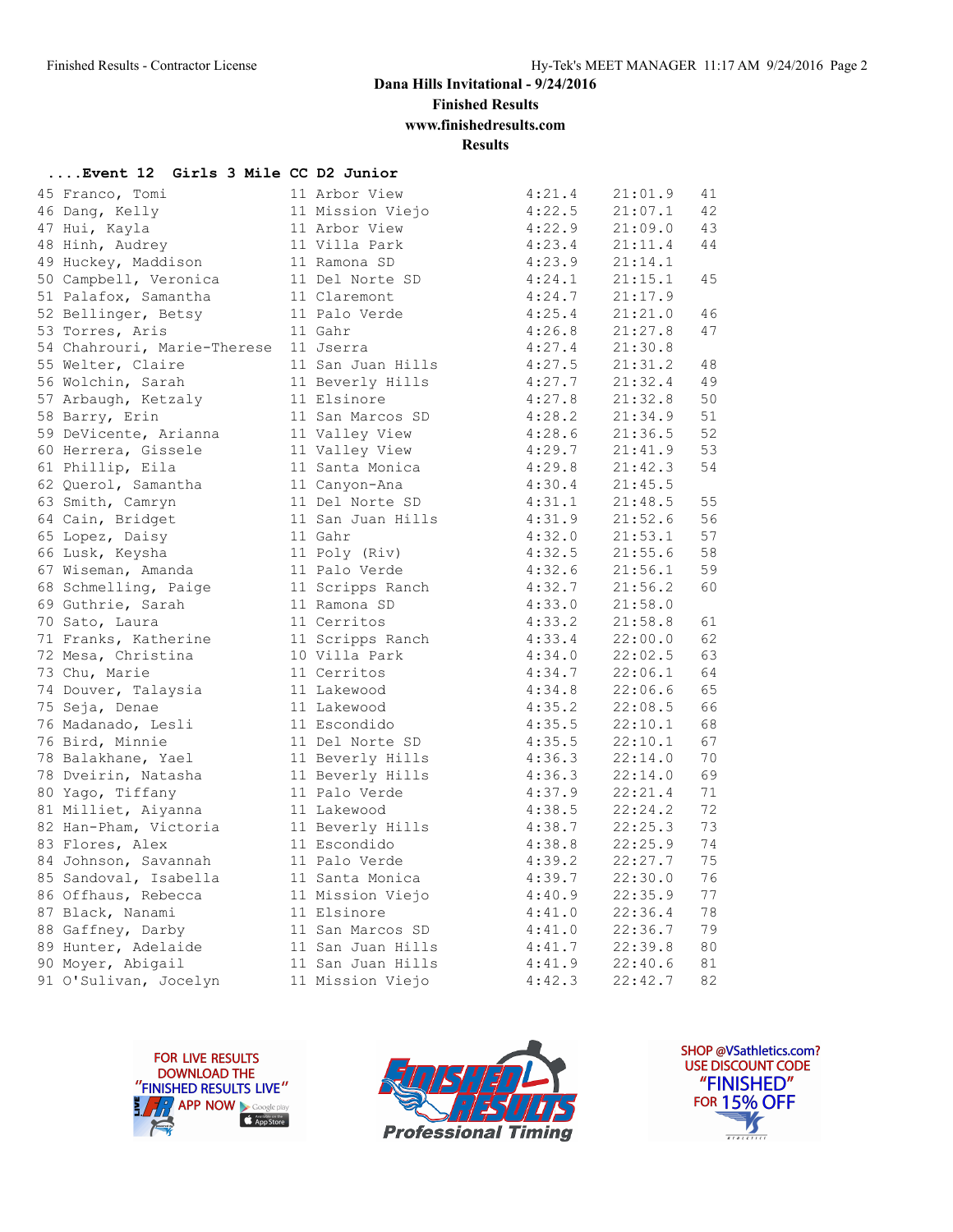**Finished Results**

**www.finishedresults.com**

**Results**

#### **....Event 12 Girls 3 Mile CC D2 Junior**

| 92 Barrett, Courtney   | 11 Villa Park      | 4:43.4 | 22:48.2 | 83  |
|------------------------|--------------------|--------|---------|-----|
| 93 Muralidharan, Amita | 11 Cerritos        | 4:45.2 | 22:56.8 | 84  |
| 94 Marquez, Karina     | 11 Baldwin Park    | 4:45.5 | 22:58.2 | 85  |
| 95 Shinohara, Suzuka   | 11 University-Irv  | 4:45.6 | 22:58.8 | 86  |
| 96 Hutchison, Sophie   | 11 Palo Verde      | 4:45.9 | 22:59.9 |     |
| 97 Castallitto, Martha | 11 Scripps Ranch   | 4:46.8 | 23:04.6 | 87  |
| 98 Felix, Cassandra    | 11 Villa Park      | 4:46.9 | 23:04.8 | 88  |
| 99 Rodriguez, Natalie  | 11 San Juan Hills  | 4:47.8 | 23:09.4 |     |
| 100 White, Kelsey      | 11 Del Norte SD    | 4:48.0 | 23:10.4 | 89  |
| 101 Ohman, Riley       | 11 Mission Viejo   | 4:51.4 | 23:26.6 | 90  |
| 102 Strazzabosco, Lia  | 11 Scripps Ranch   | 4:51.6 | 23:27.8 | 91  |
| 103 Chau, Christine    | 11 Mira Mesa       | 4:54.2 | 23:40.0 |     |
| 104 Ontiveras, Monica  | 11 Escondido       | 4:54.8 | 23:43.3 | 92  |
| 105 Frias, Natalie     | 11 San Juan Hills  | 4:54.9 | 23:43.5 |     |
| 106 Trotter, Heidi     | 11 Rancho Bernardo | 4:55.9 | 23:48.4 | 93  |
| 107 Knowles, Sarai     | 11 Del Norte SD    | 4:56.8 | 23:52.9 | 94  |
| 108 Fairless, Hailey   | 11 Mission Viejo   | 4:56.9 | 23:53.4 | 95  |
| 109 Roberts, Quinn     | 11 San Juan Hills  | 4:57.8 | 23:57.5 |     |
| 110 Kim, Athena        | 11 Mira Mesa       | 4:58.1 | 23:59.2 |     |
| 111 Vargas, Abby       | 11 Escondido       | 5:00.0 | 24:08.4 | 96  |
| 112 Arroyo, Lisbeth    | 11 Mira Mesa       | 5:00.5 | 24:10.6 |     |
| 113 Pedroza, Lizette   | 11 Gahr            | 5:01.1 | 24:13.3 | 97  |
| 114 Klauke, Harper     | 11 University-Irv  | 5:03.5 | 24:24.9 | 98  |
| 115 Thompson, Celeste  | 11 Mission Viejo   | 5:03.7 | 24:25.9 |     |
| 116 Andrews, Dana      | 11 Mission Hills   | 5:03.7 | 24:26.1 |     |
| 117 Alvarado, Jessie   | 11 Gahr            | 5:04.4 | 24:29.7 | 99  |
| 118 Drobeck, Sabrina   | 11 Scripps Ranch   | 5:06.1 | 24:37.6 | 100 |
| 119 Austin, Taylor     | 11 San Juan Hills  | 5:07.0 | 24:42.1 |     |
| 120 Levinson, Erin     | 11 San Juan Hills  | 5:07.0 | 24:42.2 |     |
| 121 De Rosas, Allison  | 11 Mission Viejo   | 5:08.6 | 24:49.7 |     |
| 122 Yamachika, Kristi  | 11 Cerritos        | 5:09.7 | 24:54.9 | 101 |
| 123 Ramirez, Fernanda  | 11 Escondido       | 5:11.0 | 25:01.1 | 102 |
| 124 Challain, Julie    | 11 Mission Viejo   | 5:11.2 | 25:02.1 |     |
| 125 Le, Valerie        | 11 Diamond Bar     | 5:11.2 | 25:02.5 |     |
| 126 Leos, Melissa      | 11 Baldwin Park    | 5:12.3 | 25:07.4 | 103 |
| 127 Cazares, Yahaira   | 11 Scripps Ranch   | 5:14.1 | 25:16.2 | 104 |
| 128 Macias, Francesca  | 11 Mission Viejo   | 5:14.5 | 25:18.4 |     |
| 129 Hawkins, Autumn    | 11 Villa Park      | 5:15.2 | 25:21.4 | 105 |
| 130 Long, Trinity      | 11 Poly (Riv)      | 5:20.5 | 25:47.3 | 106 |
| 131 Copeland, McKenna  | 11 San Marcos SD   | 5:21.2 | 25:50.8 | 107 |
| 132 Anderson, Natalie  | 11 Scripps Ranch   | 5:21.8 | 25:53.5 |     |
| 133 Amezquita, Isabel  | 11 Diamond Bar     | 5:22.7 | 25:57.9 |     |
| 134 Gallup, Kailei     | 11 San Marcos SD   | 5:24.8 | 26:08.1 |     |
| 135 Ramsy, Nicole      | 11 University-Irv  | 5:26.5 | 26:16.3 | 108 |
| 136 Huerta, Jacqueline | 11 University-Irv  | 5:27.6 | 26:21.6 | 109 |
| 137 Short, Lindsay     | 11 Del Norte SD    | 5:30.2 | 26:33.9 |     |
| 138 Engquist, Alva     | 11 Valley View     | 5:31.4 | 26:39.9 | 110 |





SHOP @VSathletics.com? USE DISCOUNT CODE "FINISHED" **FOR 15% OFF**  $\frac{1}{\sqrt{2}}$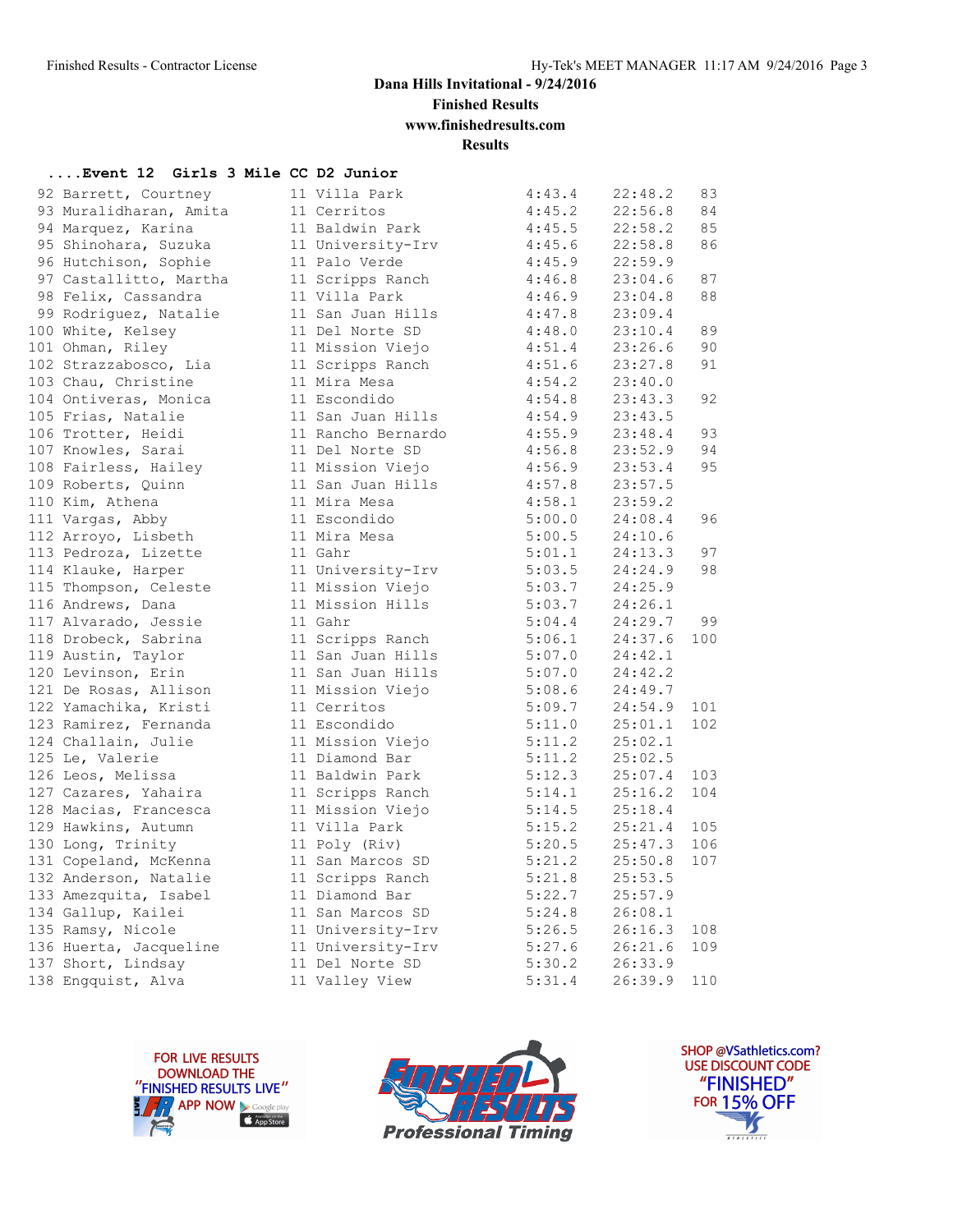**Finished Results**

**www.finishedresults.com**

**Results**

| Event 12 Girls 3 Mile CC D2 Junior |  |  |  |  |  |  |  |  |
|------------------------------------|--|--|--|--|--|--|--|--|
|------------------------------------|--|--|--|--|--|--|--|--|

| 139 Hernandez, Hannah  | 11 Cerritos                       | 5:32.6                 | $26:45.5$ 111 |     |
|------------------------|-----------------------------------|------------------------|---------------|-----|
| 140 Kang, Grace        | 11 Cerritos                       | $5:33.8$ $26:51.3$ 112 |               |     |
| 141 Sandoval, Grace    | 11 Venice                         | 5:33.8                 | 26:51.4       |     |
| 142 Zaman, Jocelyn     | 11 Cerritos                       | 5:34.3                 | 26:53.9       | 113 |
| 143 Abbasi, Delara     | 11 University-Irv 5:35.0 26:57.0  |                        |               | 114 |
| 144 Xu, Zoey           | 11 University-Irv                 | 5:35.4 26:59.0 115     |               |     |
| 145 Sanchez, Leah      | 11 Valley View                    | 5:35.7                 | 27:00.8       | 116 |
| 146 Kim, Cindy         | 11 Lakewood                       | 5:39.5                 | 27:18.9       | 117 |
| 147 Batino, Katrice    | 11 Villa Park                     | $5:41.5$ 27:28.8       |               | 118 |
| 148 Burgess, Emily     | 11 Scripps Ranch                  | 5:42.0                 | 27:31.1       |     |
| 149 Escobar, Jennifer  | 11 Valley View                    | 5:42.5                 | 27:33.6       | 119 |
| 150 Owen, Grace        | 11 San Juan Hills 5:43.5 27:38.0  |                        |               |     |
| 151 Lynch, Daisey      | 11 Ramona SD                      | $5:44.0$ 27:40.6       |               |     |
| 152 Solano, Karime     | 11 Lakewood                       | $5:45.2$ 27:46.3       |               |     |
| 153 Velazquez, Lucia   | 11 Lakewood                       | $5:45.3$ $27:46.8$     |               |     |
| 154 Weissbush, Sophia  | 11 Beverly Hills                  | $5:46.8$ 27:54.1       |               | 120 |
| 155 Macatuno, Peighton | 11 Cerritos                       | $5:47.2$ 27:56.2       |               |     |
| 156 Santolla, Mckenna  | 11 Diamond Bar                    | $5:50.4$ 28:11.4       |               |     |
| 157 Ramirez, Mercedes  | 11 Cerritos                       | $5:51.3$ $28:16.0$     |               |     |
| 158 Shagnel, Fiza      | 11 Del Norte SD                   | 5:56.9                 | 28:42.9       |     |
| 159 Lee, Tiffany       | 11 Cerritos                       | 5:58.5                 | 28:50.8       |     |
| 160 Guerrero, Emily    | 11 Baldwin Park                   | $5:59.6$ 28:55.8       |               | 121 |
| 161 Tang, Alison       | 11 Cerritos                       | 6:04.6                 | 29:19.9       |     |
| 162 Ruelas, Priscilla  | 11 Venice                         | 6:06.7                 | 29:30.1       |     |
| 163 Cole, Taylor       | 11 Ramona SD                      | $6:06.9$ 29:31.1       |               |     |
| 164 Cruz, Christina    | 11 Cerritos                       | $6:07.4$ 29:33.4       |               |     |
| 165 Anwar, Miriam      | 11 Rancho Bernardo 6:17.0 30:20.0 |                        |               | 122 |
| 166 Vazquez, Georgina  | 11 Baldwin Park                   | $6:25.9$ $31:03.0$     |               | 123 |
| 167 Huynh, Zena        | 11 Cerritos                       | 6:39.2                 | 32:07.0       |     |

Team Scores

| Rank Team              | Total 1 2 3 4 5 $*6$ *7 |                      |  |  | $*8$ | $*9$ |
|------------------------|-------------------------|----------------------|--|--|------|------|
| Results - Women        |                         |                      |  |  |      |      |
| 1 Rancho Bernardo      | 87 2 9 11 30 35 93 122  |                      |  |  |      |      |
| Total Time: 1:38:54.30 |                         |                      |  |  |      |      |
| Average: 19:46.86      |                         |                      |  |  |      |      |
| 2 San Marcos SD        | 138                     | 8 14 25 40 51 79 107 |  |  |      |      |
| Total Time: 1:41:48.70 |                         |                      |  |  |      |      |
| 20:21.74<br>Average:   |                         |                      |  |  |      |      |





SHOP @VSathletics.com? USE DISCOUNT CODE "FINISHED" **FOR 15% OFF**  $\frac{1}{\sqrt{2}}$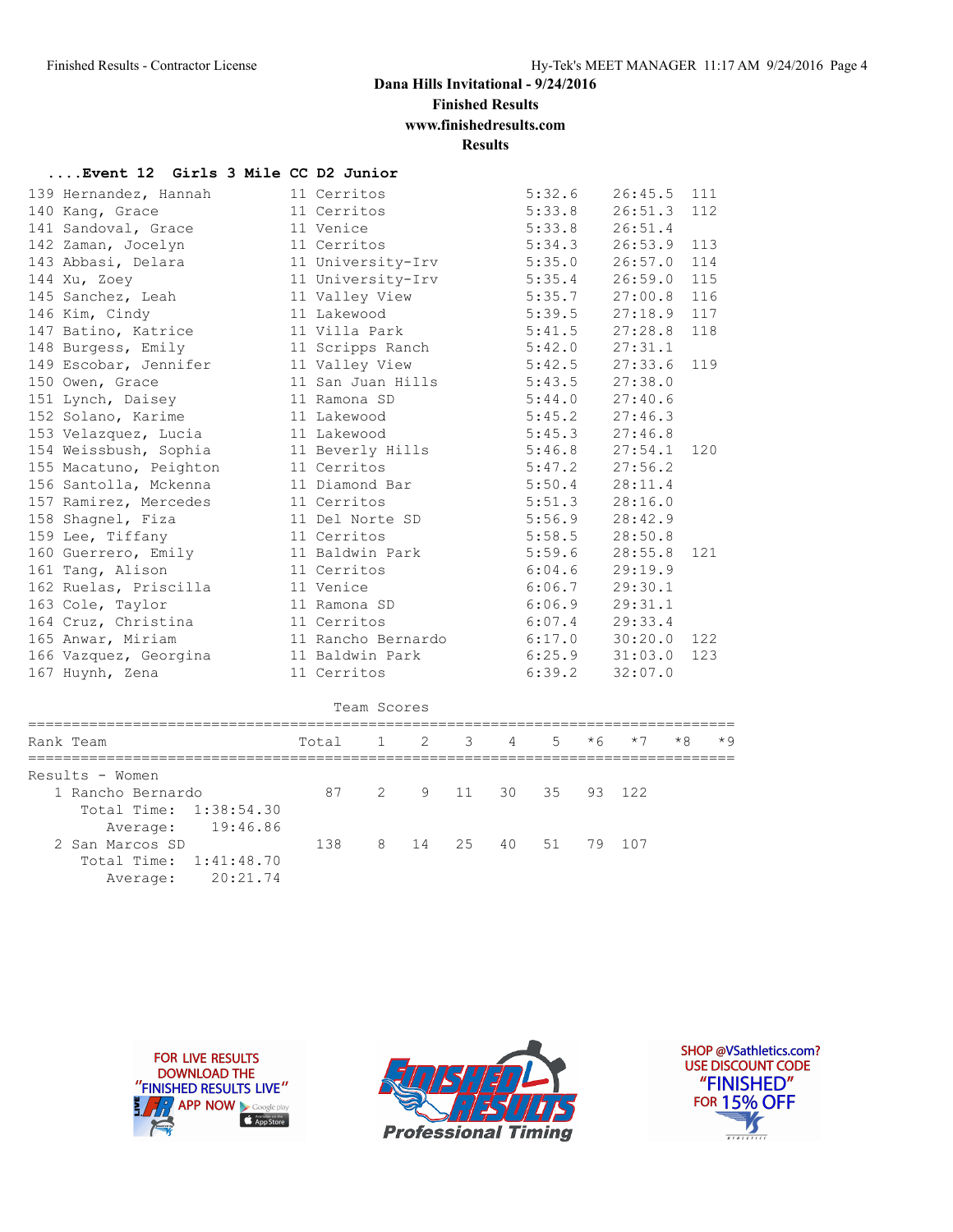**Finished Results**

**www.finishedresults.com**

**Results**

| Event <b>12</b>   | Girls 3 Mile CC D2 Junior |     |                   |    |    |     |     |     |     |
|-------------------|---------------------------|-----|-------------------|----|----|-----|-----|-----|-----|
| 3 Palo Verde      |                           | 152 | 6                 | 13 | 28 | 46  | 59  | 71  | 75  |
| Total Time:       | 1:42:32.30                |     |                   |    |    |     |     |     |     |
| Average:          | 20:30.46                  |     |                   |    |    |     |     |     |     |
| 4 San Juan Hills  |                           | 159 | 4                 | 15 | 36 | 48  | 56  | 80  | 81  |
| Total Time:       | 1:42:56.50                |     |                   |    |    |     |     |     |     |
| Average:          | 20:35.30                  |     |                   |    |    |     |     |     |     |
| 5 Arbor View      |                           | 188 | 27                | 38 | 39 | 41  | 43  |     |     |
| Total Time:       | 1:44:40.30                |     |                   |    |    |     |     |     |     |
| Average:          | 20:56.06                  |     |                   |    |    |     |     |     |     |
| 6 Santa Monica    |                           | 188 | $\mathbf{1}$      | 23 | 34 | 54  | 76  |     |     |
| Total Time:       | 1:43:40.70                |     |                   |    |    |     |     |     |     |
| Average:          | 20:44.14                  |     |                   |    |    |     |     |     |     |
| 7 Del Norte SD    |                           | 190 | 7                 | 16 | 45 | 55  | 67  | 89  | 94  |
| Total Time:       | 1:44:03.10                |     |                   |    |    |     |     |     |     |
| Average:          | 20:48.62                  |     |                   |    |    |     |     |     |     |
| 8 Lakewood        |                           | 192 | 19                | 20 | 22 | 65  | 66  | 72  | 117 |
| Total Time:       | 1:44:18.40                |     |                   |    |    |     |     |     |     |
| Average:          | 20:51.68                  |     |                   |    |    |     |     |     |     |
| 9 Elsinore        |                           | 207 | 24                | 26 | 29 | 50  | 78  |     |     |
| Total Time:       | 1:45:32.80                |     |                   |    |    |     |     |     |     |
| Average:          | 21:06.56                  |     |                   |    |    |     |     |     |     |
| 10 Mission Viejo  |                           | 222 | 3                 | 18 | 42 | 77  | 82  | 90  | 95  |
| Total Time:       | 1:45:02.80                |     |                   |    |    |     |     |     |     |
| Average:          | 21:00.56                  |     |                   |    |    |     |     |     |     |
| 11 Poly (Riv)     |                           | 240 | $12 \overline{c}$ | 31 | 33 | 58  | 106 |     |     |
| Total Time:       | 1:48:40.50                |     |                   |    |    |     |     |     |     |
| Average:          | 21:44.10                  |     |                   |    |    |     |     |     |     |
| 12 Villa Park     |                           | 288 | 10                | 44 | 63 | 83  | 88  | 105 | 118 |
| Total Time:       | 1:48:21.30                |     |                   |    |    |     |     |     |     |
| Average:          | 21:40.26                  |     |                   |    |    |     |     |     |     |
| 13 Scripps Ranch  |                           | 305 | 5                 | 60 | 62 | 87  | 91  | 100 | 104 |
| Total Time:       | 1:49:27.60                |     |                   |    |    |     |     |     |     |
| Average:          | 21:53.52                  |     |                   |    |    |     |     |     |     |
| 14 Gahr           |                           | 337 | 37                | 47 | 57 | 97  | 99  |     |     |
| Total Time:       | 1:52:57.90                |     |                   |    |    |     |     |     |     |
| Average:          | 22:35.58                  |     |                   |    |    |     |     |     |     |
| 15 Escondido      |                           | 362 | 32                | 68 | 74 | 92  | 96  | 102 |     |
| Total Time:       | 1:53:13.50                |     |                   |    |    |     |     |     |     |
| Average:          | 22:38.70                  |     |                   |    |    |     |     |     |     |
| 16 Beverly Hills  |                           | 381 | 49                | 70 | 69 | 73  | 120 |     |     |
| Total Time:       | 1:56:19.80                |     |                   |    |    |     |     |     |     |
| Average:          | 23:15.96                  |     |                   |    |    |     |     |     |     |
| 17 University-Irv |                           | 418 | 17                | 86 | 98 | 108 | 109 | 114 | 115 |
| Total Time:       | 1:59:46.10                |     |                   |    |    |     |     |     |     |
| Average:          | 23:57.22                  |     |                   |    |    |     |     |     |     |





SHOP @VSathletics.com? USE DISCOUNT CODE "FINISHED" **FOR 15% OFF**  $\frac{1}{\sqrt{2}}$